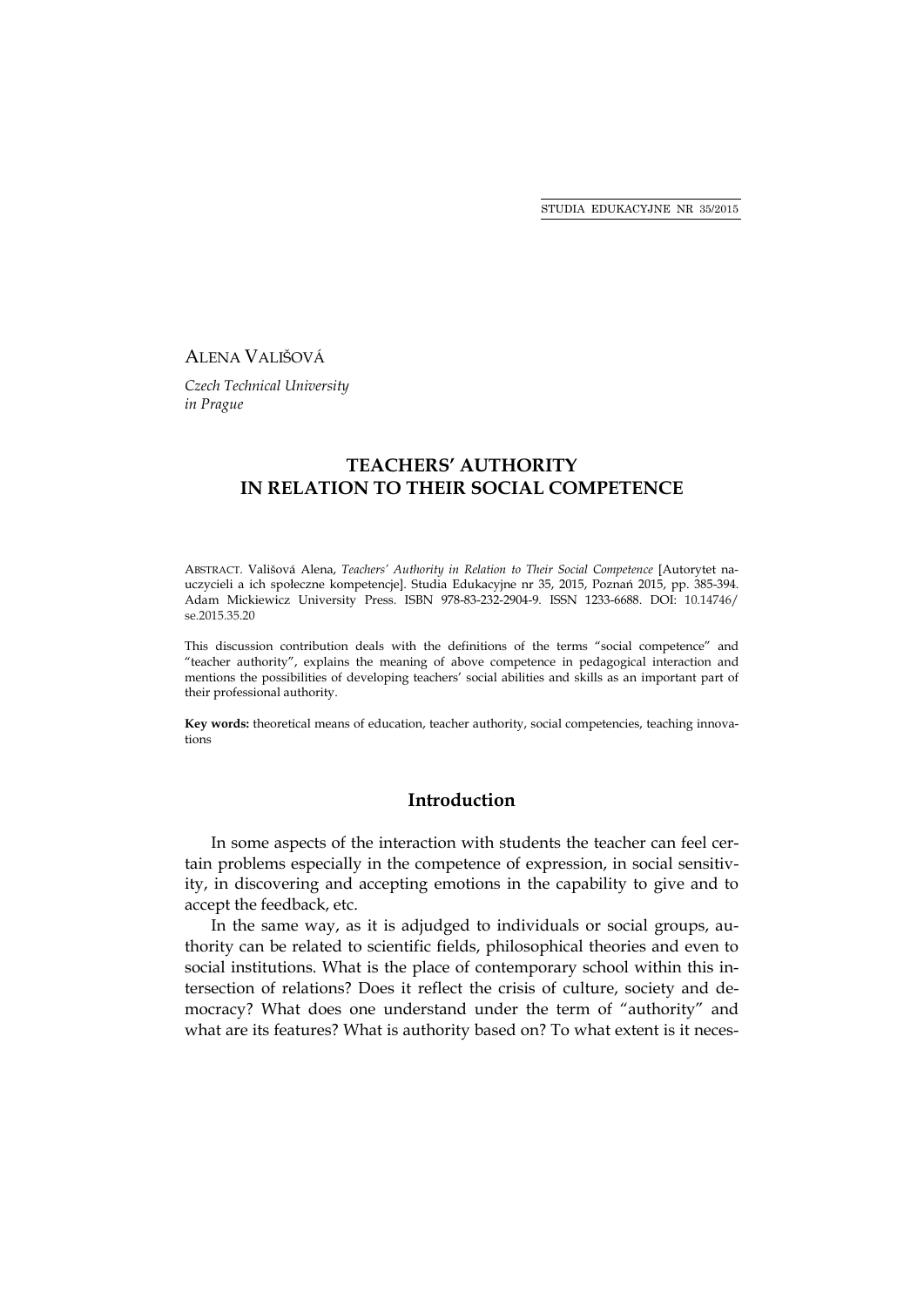sary to deal with authority in the period of its indubitable crisis? Is there anything new we can discover in this area? To what extent is it useful to consider authority a pedagogical problem?

Other times an individual feature, that negatively influences the creation of good relations with students, colleagues and chiefs (e.g. intolerance, dominance, unstableness, rigidity, trend to conformity, orientation on fault) can bring many problems. The above mentioned lacks can be eliminated with the help of the high quality pedagogical and psychological preparation of teachers1.

# Theoretical coherency of the term "social competence" **of teachers**

The university teacher generally holds the highest status in the "teachers´ hierarchy". In many branches of science and research it sometimes happens that some theoretical terms are not unambiguously explained and, of course, the need to define the term "social competence" does not represent any exception to that rule. Its explanation in the professional literature often shows some slight differences. First of all the substance of "social competence" is usually being theoretically developed in coherence with the following related terms: social-psychological competence, work-professional social competence, interpersonal competence, methodical competence of teaching action, interactive competence, communicative competence2.

We do not see our task in some kind of a detailed analysis of the above mentioned term; we would rather point out the difficulties connected with its contents definition. In the contemporary pedagogical and psychological literature we can find terms such as "social competence" or "social ability" or "social efficiency". It means adequate use of motor, mental and emotional ways of behavior, capabilities, attitudes and skills that enable to deal successfully with some concrete and important life situations. The term is closely related to exercising ones individual independence (i.e. the skill to organize and independently manage ones own private matters) and to social responsibility (i.e. the responsibility to oneself, to other people and to the whole society). The level of individual independence and responsibility determines the social maturity of a person.

<sup>1</sup> A. Vališová, H. Kasíková a kol., *Pedagogika pro učitele*, 2. vyd., Praha 2011, p. 445-456.

<sup>2</sup> A. Vališová, J. Šubrt, *Social competence of teachers – engineers*, [in:] *VI World Congress on Ćommunication and Arts. Geeolog: COPEC*, red. C.C. da Rocha Brito, M. Melany, Projections: WCCA 2013, p. 44-48.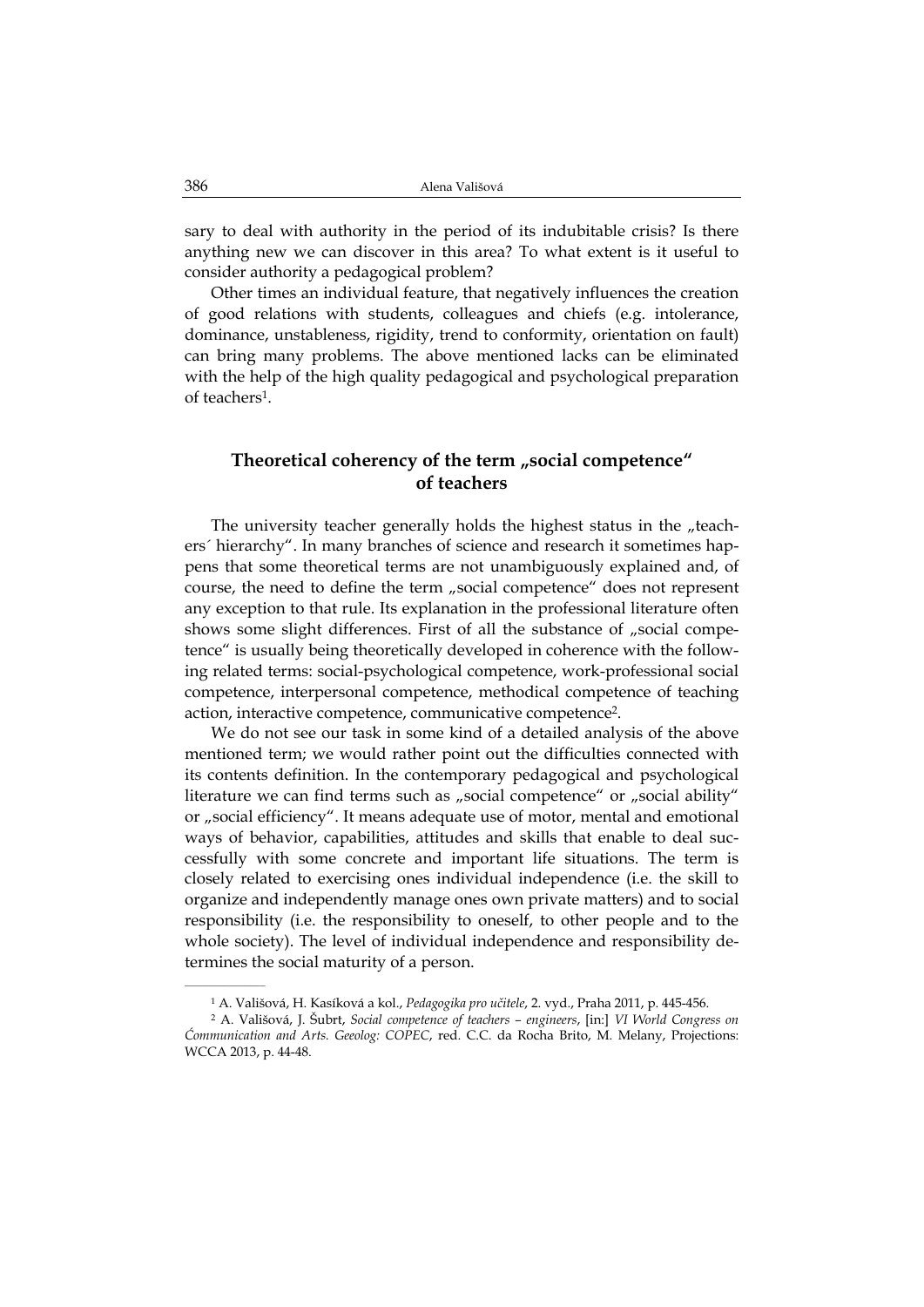Social competence related to the teacher's personality may also be considered as a capability of the appropriate teacher's conduct, as an art to perceive processes of the group dynamics, ability to reflect it adequately, and to bring it into line and also as a capability of team work and dealing with adults. Social competence as a result of social maturity is being developed during the ontogenesis of individuality. Not only a child, but also an adult can continuously develop the quality of their social capability through continued social learning, training and repeating.

#### **Etymology of teacher authority**

Problems of authority and manipulation, freedom and responsibility are usually discussed in connection with aspects related to teacher's social competence. After all, do we really need authority and manipulation in education? What kind of relation between freedom and responsibility can be found in the educational process? How much can these relations influence the quality of young peoples´ social competence developing and the ways of their social behavior?

In relation to the clarification of the term "authority" we must realise the need of scientific interpretation of the term (not only the term as such, but also the related terminology). Authority as the widest and most complex area can be interpreted from the point of view of the individual fields of science (e.g. school as an institution and its authority can be perceived in terms of sociology, psychology as well as pedagogy.) It is actually always the particular point of view and selected aspects which are being judged – pedagogical interpretation can differ from, say, political interpretation. However, we can state that philosophical and political aspects penetrate into pedagogical point of view.

Looking at the etymology of the word authority we discover that the Latin equivalent "auctoritas" bears a whole set of positive meanings like: supportive, guarantee, certainty, reliability, trustworthy and many other. The relating word "auctor" means among other: helper, supporter, ideal, example, predecessor. The root of both words – augo – expresses the verbs: to support growing, enhance, multiply, thrive, enrich, endow. Where are the terms like oppression, tyranny, violence or force? The preceding positive connotations of the word authority present a sound argument against the ultraliberal destroyers of authority. The reality and historic development of a society often neglect the etymology by moving and changing the meanings of words (the concept of the word "authority" was influenced especially by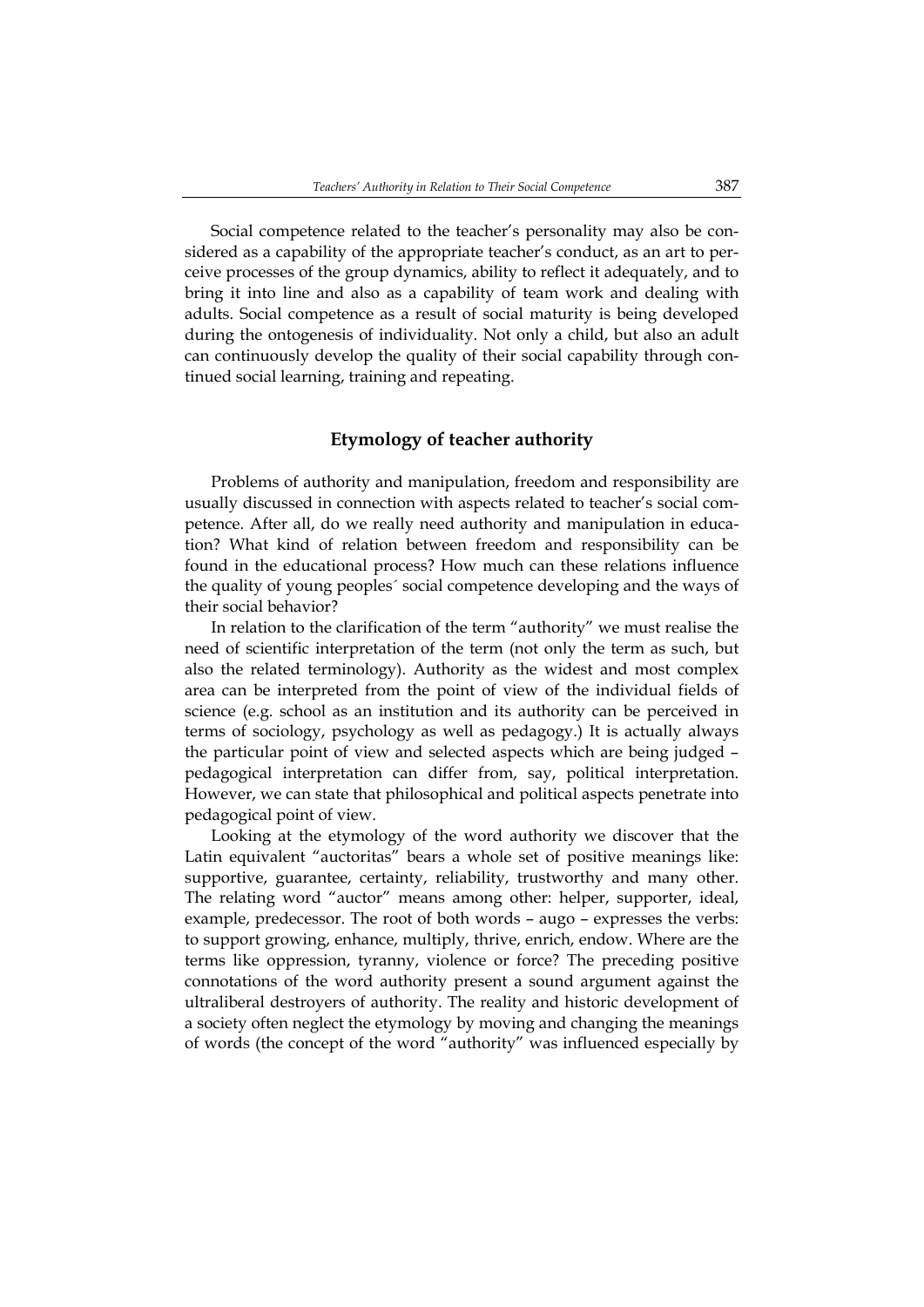sociological and politological essays on the relationships between power versus authority, authority versus government, authority versus social pressure)<sup>3</sup>.

The term "authority" is usually understood on three levels: firstly, as general respect, influence, power, admiration. Secondly, as a publicly recognised expert, influential personality and last but not least, authority representing state, science, national symbols, offices, law and police force. Influence, dominance, control and competence are among the most frequent synonyms to the word "authority".

The term "authority" is connected with expressions such as duty, power, fear, manipulation, service, career, competence, responsibility, rules, order, discipline, obedience, etc. We do not want to analyze here these very complicated relations. We would only try to point out some general preconditions of the  $n$  natural authority":

- high professional and qualification level
- art of leading and managing a working team
- capability to communicate and cooperate with a group
- capability to avoid conflicts and possibly to solve them
- art of non-violent arguing and conduct
- capability to motivate other people towards output
- art of tolerance, humor, strictness and perseverance combination

– capability to cope with own emotional problems and those of other people

– art of determining rules for interpersonal relations and work responsibilities and common respect for them

– art of showing appreciation and giving praise and express criticism

– general natural image and cultured behavior.

### **The types of authority and the term "global authority**"

What are the types of authority? What are the problems of classifying authority? The most serious issue is the actual identification of valid classifying criteria.It is not a complete survey, which is our biggest concern and moreover, some classifying differences are mutually overlapping. Regarding the fact that we will use some terms in thinking about the problems of authority in education, it is inevitable to mention the criteria at least briefly.

<sup>3</sup> A. Vališová, *Jak získávat, udržet a neztrácet autoritu*, Praha 2010, p. 40-42.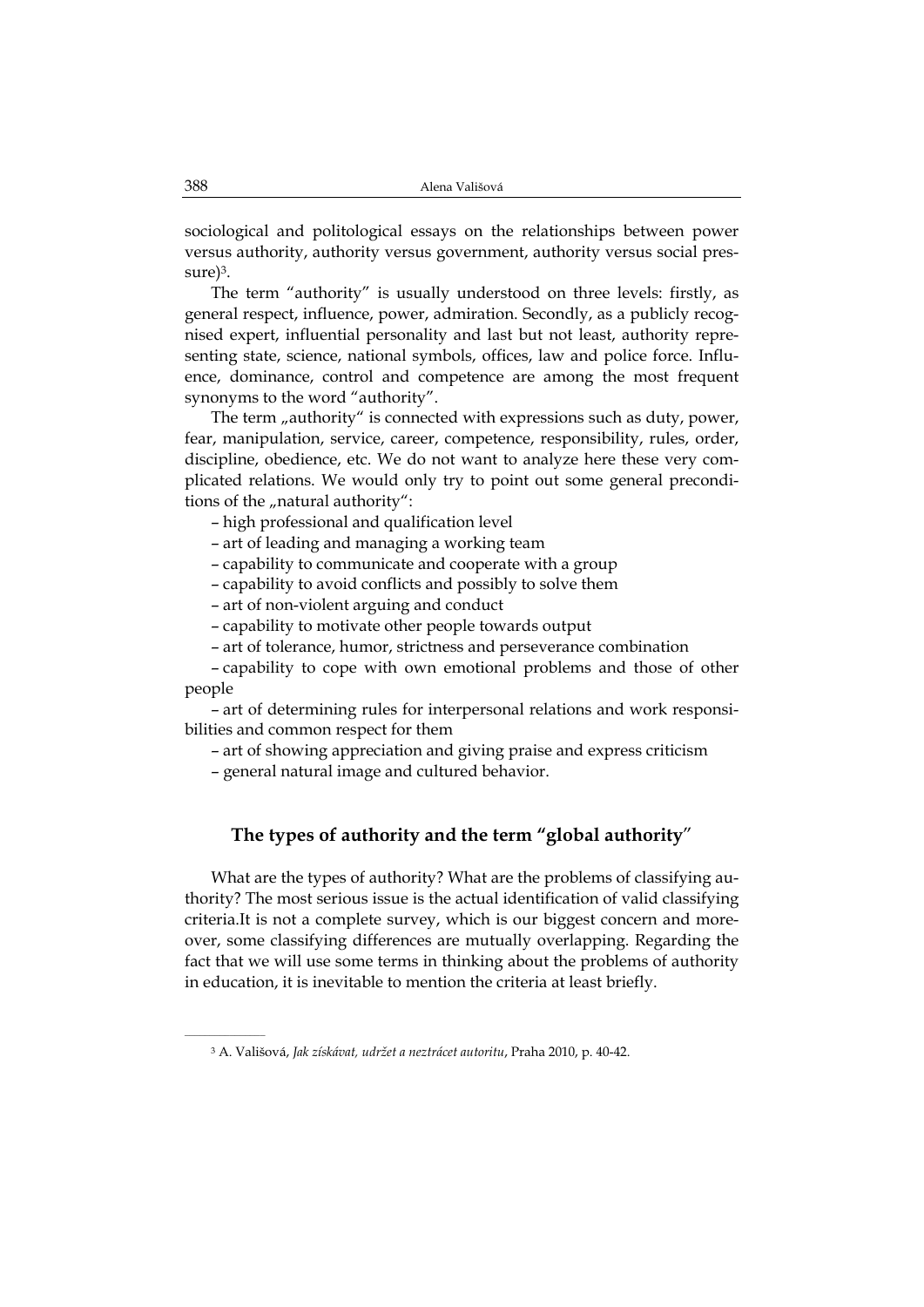The first criterion to consider could be genetic (possibly differentiates between the authority natural and authority gained). Another significant criterion is generally the social point of view. According to social status, we can classify authority as personal, positional and functional. With regard to the effects in the behaviour of social environment, we can determine real authority and apparent authority. In view of social prestige, authority is divided into formal and informal type. According to the bearer within a historic development we recognise parental authority, authority of the older, authority of governors, religious, official or scientific authority. Last but not least, we can speak about statutory, charismatic, special and moral authority.

A complicated task felt by each of us is to find the scope of the relations between the individual types of authority while using them in particular situations – in professional and personal life. The emphasis placed on proper links and balance in using statutory, expert, moral and personal (charismatic) authority becomes a challenge even in the school and family conditions. A person can represent a great degree of authority while another is respected due to his/her human and moral qualities where the others are recognised only by their statutory authority and consequently, his/her position of power. A good combination of all kinds of authority, although conditioned by individual situations as well as by time constraints, is labelled by the term "global authority".

"Authority can be generally determined as a significant form of realising power which is based on more or less general recognition of authority, legality, certain influence of a person, institution or a group. It is a commonly accepted fact that authority differs from power which is based on direct enforcement, by its legalisation – i.e. to a certain extent, a particular person, institution or group is entitled to carry out the power, especially stimulating, enforcing, organising and controlling human activities as well as expressing and co-ordinating individual and group interests"4.

# **What are the relations between teacher authority and education – looking for interrelations**

When specifying the term "authority" the scientific interpretation must be necessarily taken into account. From the professional literature it follows that there is no consentient interpretation of the authority conception and that it is a very complicated term which is often used very freely, inaccu-

<sup>4</sup> S. Kučerová, *Problém vztahu autority, hodnot a ideálů pohledem současné mládeže*, [in:] *Autorita ve výchově – vzestup, pád nebo pomalý návrat*, red. A. Vališová a kol., Praha 1999, p. 69-85.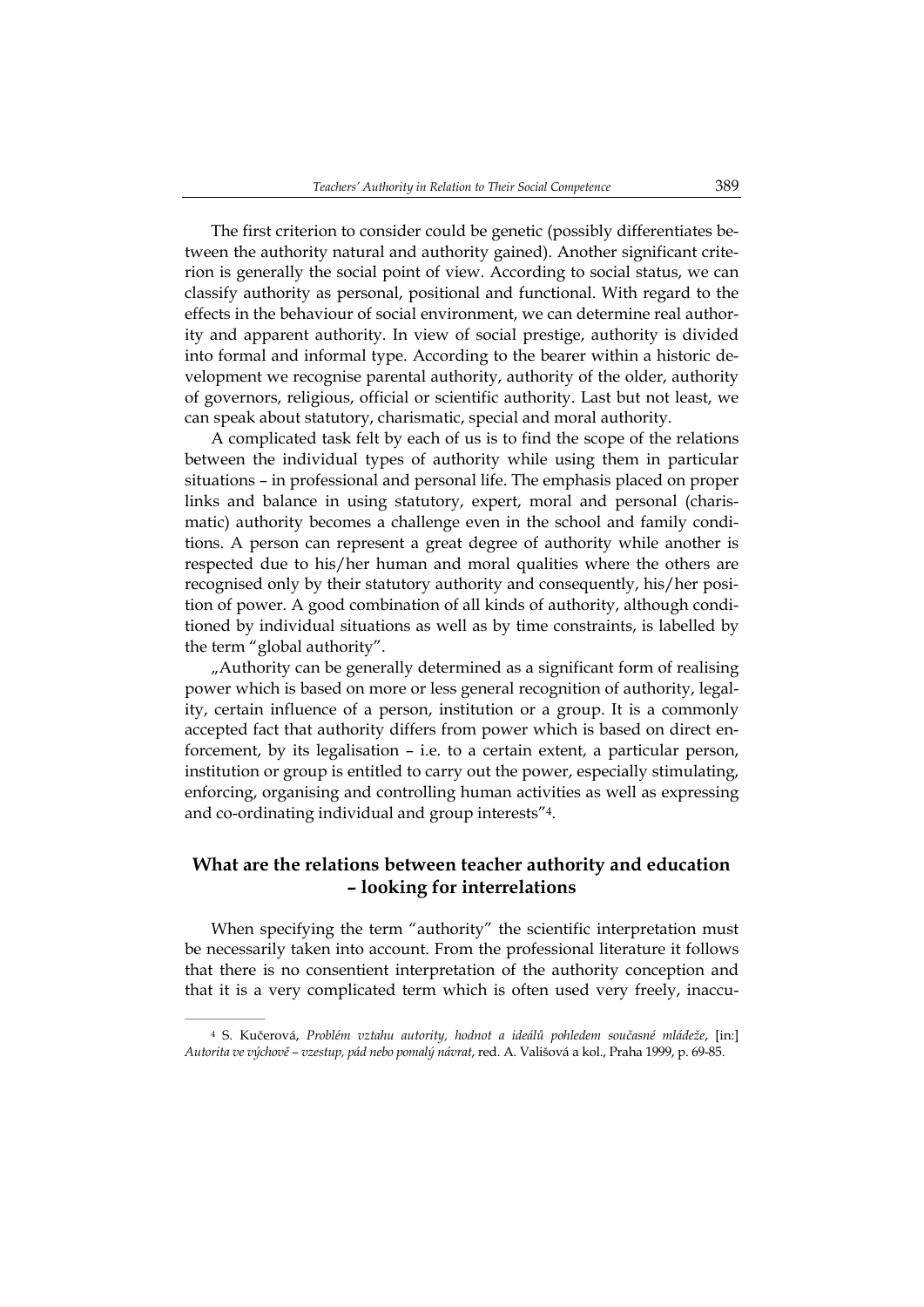rately and which sometimes is even misinterpreted (the authority is considered to be personal, natural and is also connected with power, rulers, official or directive authority; this term is also used in relation to authoritative conduct, authority of supervisors, adults, parents and older people, educator's and teacher's authority, authoritative, autocratic and authoritarian style of education, authoritarian personality, anti authoritative pedagogy, authoritative style of management and social pressure).

Unfortunately the confusion concerning its contents, however, belongs to characteristic features of the modern time and enables darkening or covering of an important range of other terms associated with authority (e.g. freedom, discipline, manipulation, responsibility, blame, influence, power, values, standards). The elaboration of a more complex theoretical basis will follow in the present grant project placing accent on comparison of theoretical papers from abroad5.

The process of looking for interrelations between the education and authority can be viewed and discussed at three interlinked levels and the approach to each of them depends on the contents of the following points of view:

a) macro-social (involves above all the interrelation between authority and education in the society in its broadest context);

b) micro-social or interpersonal (it concerns largely topics as values, conduct standards, rules and principles which are determined e.g. by family life or rules of conduct at school);

c) interpersonal (it is aimed at investigation of the process of learning standards and value orientation from each other and the means largely influencing individuals).

Attention in the present project will be in particular paid to the interpersonal level. We are convinced that this will be satisfactorily dealt by the proposed research investigation as it is important for our purposes. How the relation between the authority and the education can be expressed? The standards and values of the society are based on the authority and they can also be enforced through it. The way of their presentation is at the same time a matter of the educational process in coherence with educational styles, the approach of parents, the kind of management and the applied degree of emotional relation between adults and children - teachers and students.

Education and authority can be perceived as being of the same origin and therefore authority based on this thesis cannot be separated from education – in both cases it concerns the presentation of values and standards of the society.

<sup>5</sup> Z. Kolář i in., *Výkladový slovník z pedagogiky*, Praha 2012, p. 19-20.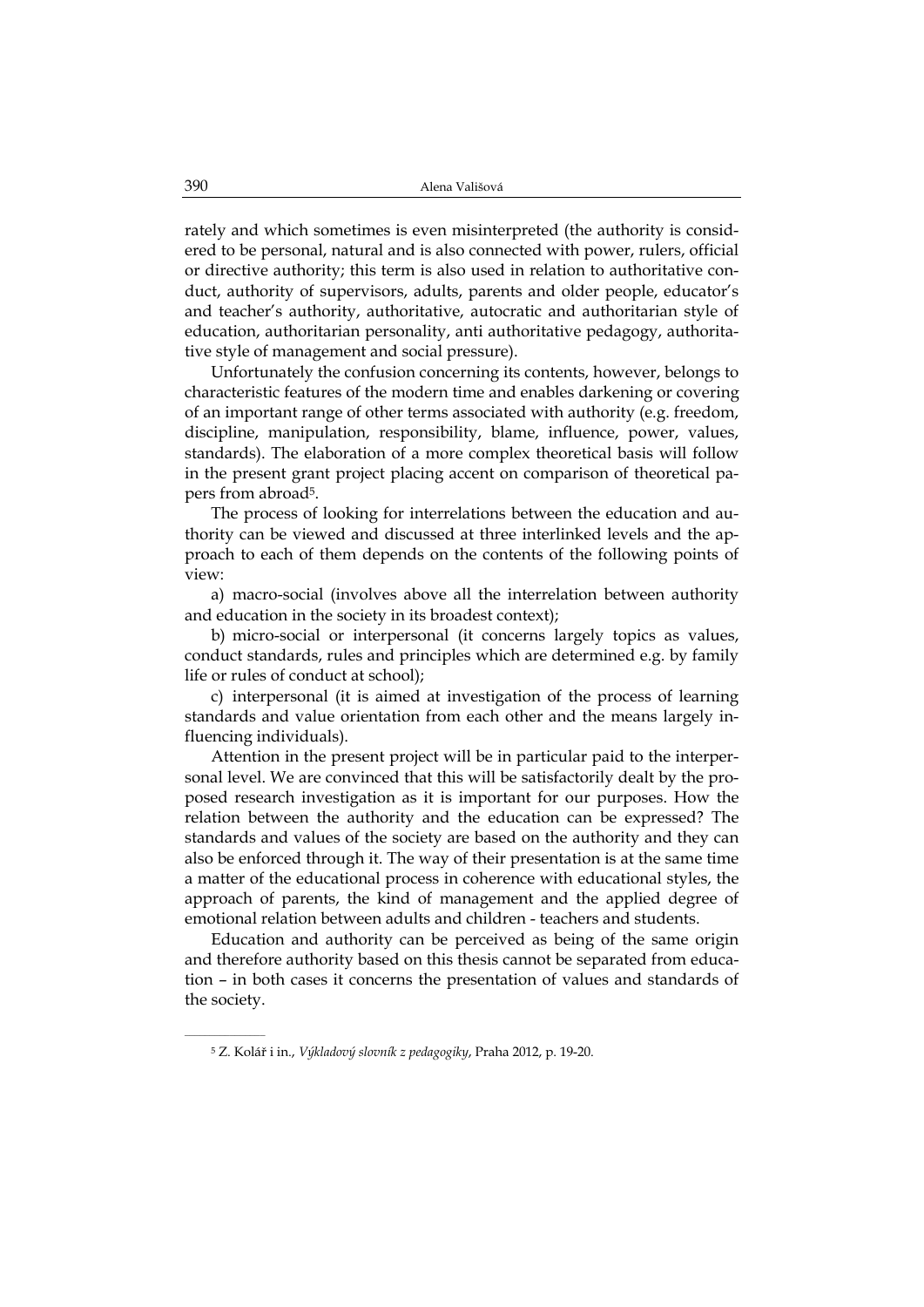### **The authority as social relationship between student and teacher**

The above mentioned contemplation reflects the constant strive for finding an answer to one of the most essential questions: to what extent should the school, parents, adults intervene in a child's development? Each type of education is, to a certain extent, authoritative in facilitating the young individual's search for a place in the world of adults, teaching him/her to respect the rules which are important for his/her development and for the functioning of the social group. The practice – not only educational one – strongly indicates that school, family and society fail to complete its tasks without authority and reasonable rules thus, losing its value, firm position, securities and basic functions.

People sometimes state that a person either has authority or lacks it. This opinion perceives authority as a human characteristic feature regardless of its dynamics and social aspects. Thinking of authority as of the mutual relationship between the bearer of authority (e.g. a person who influences people around him/her) and the receiver (e.g. the "addressee" of the influence, who respects the bearer and accepts him/her to a certain extent), we have to keep two basic aspects in mind:

a) aspect of relativity – an individual gains authority within a limited period, in relation to his/her social surroundings, towards certain people, particular groups (e.g. at work, in family, in a group of special interest). Not necessarily has the person the same "extent" of authority in different spheres of his/her influence, in different social groups, in limited time and towards particular members of the group. Social conditioning of authority casts doubt in understanding authority as a human feature which a person is endowed, regardless of his/her surrounding sphere (perhaps there exist such features which help a person to gain and keep authority);

b) aspect of asymmetry – the bearer of authority has a decisive, overwhelming impact creating the relationship of superiority and inferiority, the dimension of leadership and following. The asymmetry of a relationship can originate in a formal position of the bearer as well as in his/her informal position, respectively in the combination of both. The receiver of authority conditions the existence of authority by respecting the bearer and by accepting his/her influence6.

Tempting to understand authority as a social relationship we are perhaps able to better explain its links with education. However, authority can be interpreted as a "play" of social roles where one part of the relationship is

<sup>6</sup> A. Vališová, H. Kasíková a kol., *Pedagogika pro učitele*, p. 451.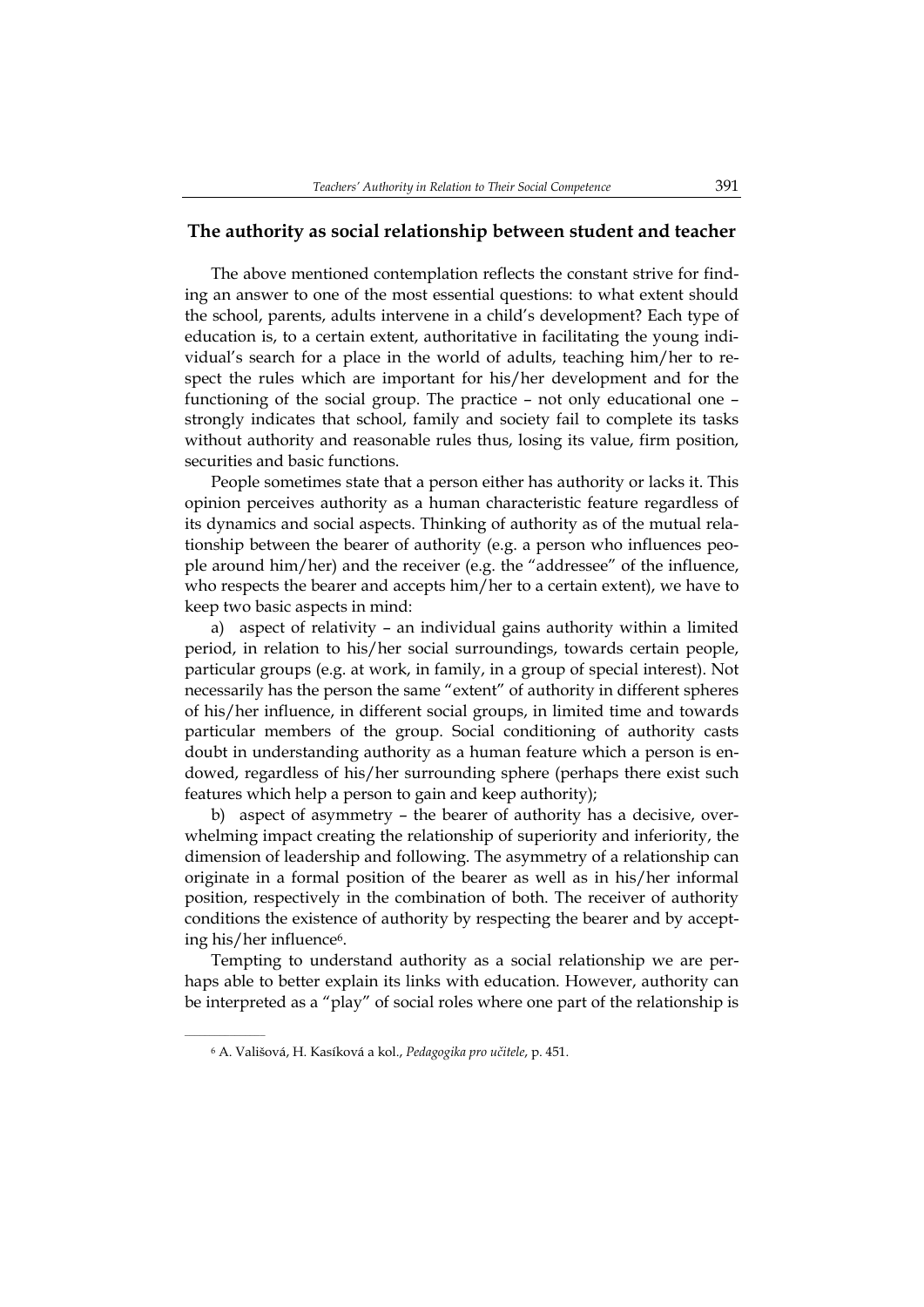formed by the "leading" role while the other by the "following" role (e.g. parent – child, teacher – pupil, lecturer - student). Both roles help to form each other, they tend to be mutually balanced, they are complementary, although asymmetrical (they cannot be identified with each other).Eventually, it is essential to respect the specificity of social roles and competencies ensuing from these roles. The dynamics of relations in the educational process depends on a co-participation of all the present actors -teachers and students.

The conception of teacher pedagogical and psychological preparation could probably respect the following requirements:

a) balance between particular components of socio-professional preparation (knowledge, activities, values);

b) balance between theoretical and practical components of psychological and pedagogical preparation;

c) balance between empirical (based on experience) and cognitive (based on knowledge) activities.

From the strategic point of behavior, the teachers professional preparation should result in:

– development of social competence;

– creation of teacher's independence in action.

There is a range of many other questions concerning professional preparation of teachers and their authority. Is it possible to reach high professionalism within the framework of preparatory or another education or only in practice? Has introspection a place in the professional preparation of teachers? What role is played by psychological and pedagogical lessons in development of teacher social competence? What methodical principles can be used for development of their social capabilities?

It is increasingly evident from practice (not only educational) that the school, family and society are not able to fulfill its role without authority and a meaningful regime, loose their value, stability, certainty and also basic functions. We infer from experience that this topic is up-to-date not only in our country.

## **Conclusions**

The term authority is also in coherence with such expressions as discipline, power, freedom, responsibility, morality, law, duty, tolerance, rule, fear … True authority, however, cannot be only sought in schools but also among parents, citizens, politicians, in the laws, legal system and in the so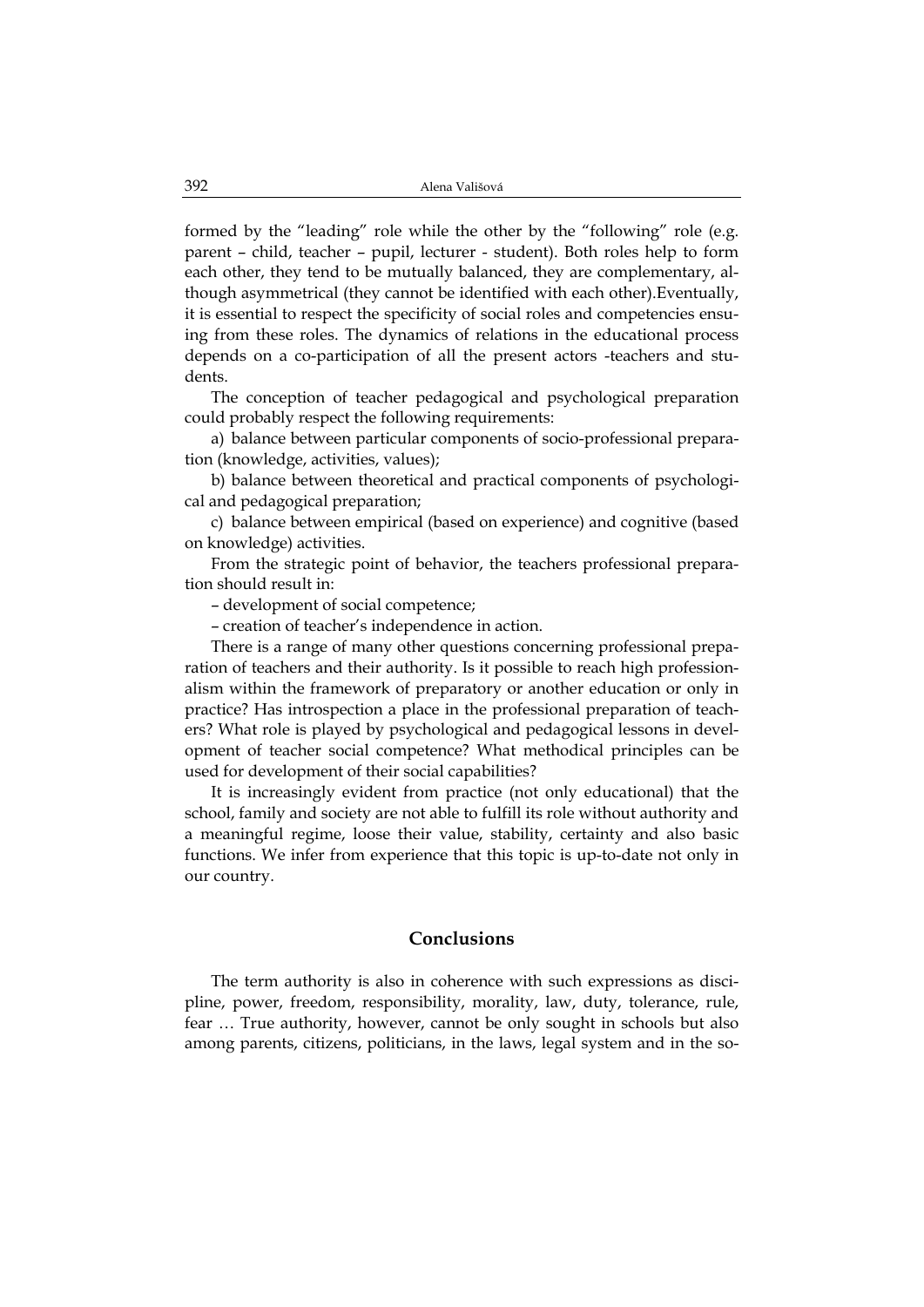cial system7. This is the only way in which young people can accept the faith and confidence in authority. School as an institution, school management and a team of educators can develop many positive features in young people but what they certainly cannot do is to replace the family and society.

Phenomenon of the authority and the recommended decalogue:

- Authority as a multidimensional and multidisciplinary conception.
- The conception of authority does not constitute an isolated problem.
- Authority does not mean authoritarianism.
- Authority is not in contradiction with criticism.
- Authority does not necessarily lead to conformity.
- Authority expresses relationship.
- The aspect of relativity and asymmetry in perception of the authority.

– Specifics of accepting and development of authority in different social environment.

– Development of authority as a long-tem process.

– Danger of relativization of the authority in social context.

I think that the problems are actual not only in our country – in the Czech Republic.

#### **BIBLIOGRAPHY**

Adorno T.W. et al., *The Authoritarian Personality*, Harper Brothers, New York 1950.

- Andres P., Vališová A., *Institucionální vzdělávání učitelů techniků. Lifelong Learning Celoživotní vzdělávání*, Mendelova univerzita, Institut celoživotního vzdělávání, Brno 2014, 3, 3.
- Arendt H., *Krize kultury*, Mladá fronta, Praha 1994.

Fuchs A., *Autorita*, Melantrich, Praha 1930.

 $\mathcal{L}=\mathcal{L}=\mathcal{L}=\mathcal{L}=\mathcal{L}=\mathcal{L}$ 

Kolář Z., Raudenská V., Rymešová J., Šikulová R., Vališová A., *Výkladový slovník z pedagogiky*, Grada Publishing, Praha 2012.

Kron F.W., *Grundwissen der Pedagogik*, München 1989.

- Kučerová S., *Problém vztahu autority, hodnot a ideálů pohledem současné mládeže*, [w:] *Autorita ve výchově – vzestup, pád nebo pomalý návrat*, red. A. Vališová a kol., Karolinum, Praha 1999.
- Maccoby E.E., Martin J.A*.*, *Socialization in the context of the family: parent-child interaction*, [w:] *Handbook of Child Psychology: Socialization, personality and social development*, Vol. 4, red. E.M. Hetherington, Wiley, New York 1983.
- Novotný P., *Autoritářství jako jedna z determinant výkonu učitelské profese*, Pedagogika, 1997, 47, 3.
- Rich J.M., *Discipline and Authority in School and Family*, New York 1982.

<sup>7</sup> A. Vališová, *Authority in the Context of the Intergenerational Relations*, Studia Edukacyjne, 2013, 29, p. 273-285.